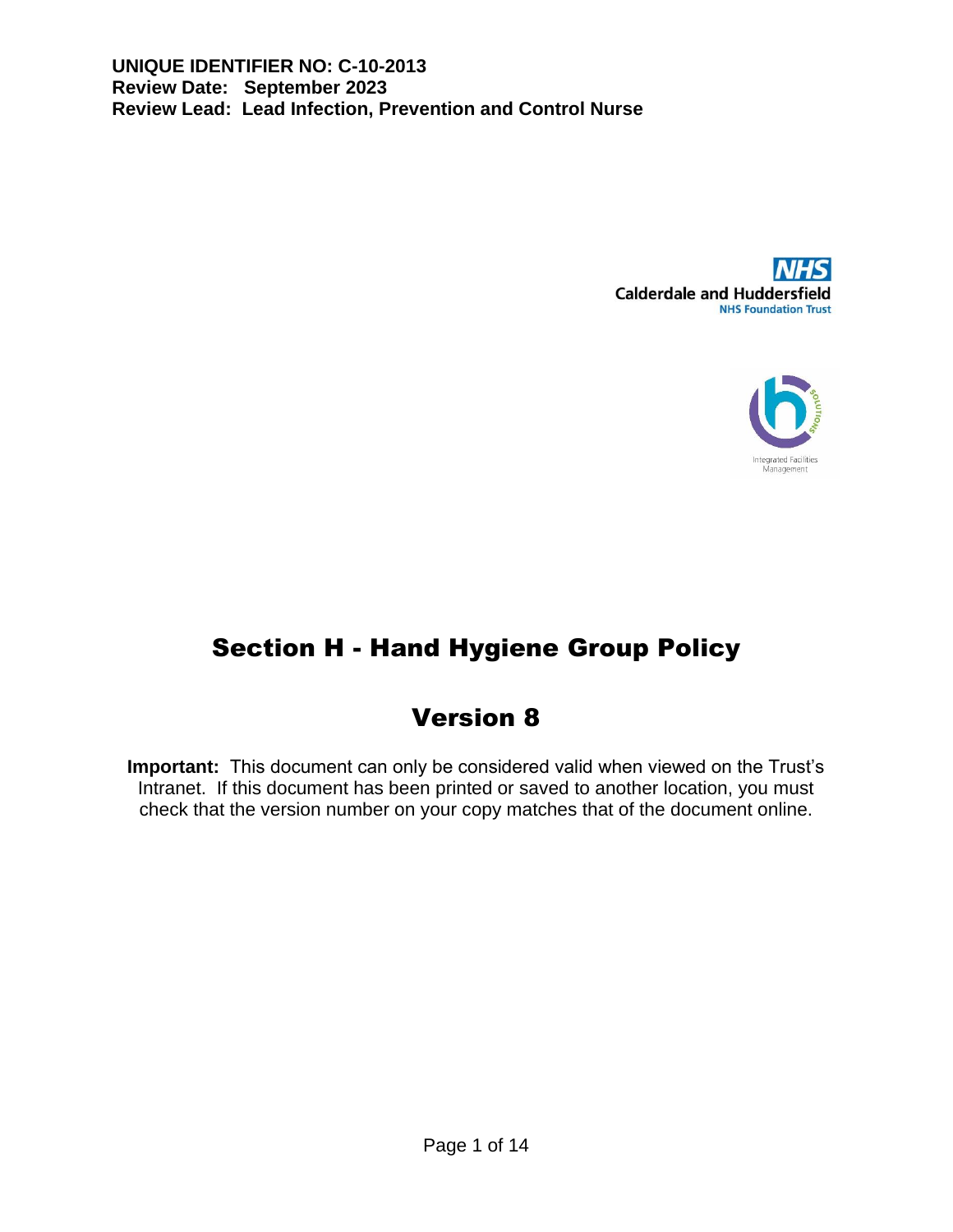| <b>Document Summary Table</b>                               |                                                                                                           |                                                                   |                                              |                                                         |                  |  |
|-------------------------------------------------------------|-----------------------------------------------------------------------------------------------------------|-------------------------------------------------------------------|----------------------------------------------|---------------------------------------------------------|------------------|--|
| <b>Unique Identifier Number</b>                             |                                                                                                           | C-10-2013                                                         |                                              |                                                         |                  |  |
| <b>Status</b>                                               |                                                                                                           | Ratified                                                          |                                              |                                                         |                  |  |
| <b>Version</b>                                              |                                                                                                           | 8                                                                 |                                              |                                                         |                  |  |
| <b>Implementation Date</b>                                  |                                                                                                           | January 2007                                                      |                                              |                                                         |                  |  |
| <b>Current/Last Review</b>                                  |                                                                                                           | October 2007, January 2010, January 2012, May 2013,               |                                              |                                                         |                  |  |
| <b>Dates</b>                                                |                                                                                                           | May 2015, April 2017, September 2020                              |                                              |                                                         |                  |  |
| <b>Next Formal Review</b>                                   |                                                                                                           | September 2023                                                    |                                              |                                                         |                  |  |
| <b>Sponsor</b>                                              |                                                                                                           | <b>Medical Director</b>                                           |                                              |                                                         |                  |  |
| <b>Author</b>                                               |                                                                                                           | <b>Infection Prevention and Control Nurse</b>                     |                                              |                                                         |                  |  |
| <b>Where available</b>                                      |                                                                                                           | Trust Intranet - Infection Prevention and Control Policies        |                                              |                                                         |                  |  |
| <b>Target audience</b>                                      |                                                                                                           | <b>All Staff</b>                                                  |                                              |                                                         |                  |  |
| <b>Ratifying Committee</b>                                  |                                                                                                           |                                                                   |                                              |                                                         |                  |  |
| <b>Executive Board</b>                                      |                                                                                                           |                                                                   |                                              |                                                         | 11 February 2021 |  |
| <b>Consultation Committee</b>                               |                                                                                                           |                                                                   |                                              |                                                         |                  |  |
| <b>Committee Name</b>                                       |                                                                                                           |                                                                   |                                              | <b>Committee Chair</b>                                  | <b>Date</b>      |  |
| <b>Infection Prevention and Control</b>                     |                                                                                                           |                                                                   |                                              | Consultant Microbiologist /                             | December 2020    |  |
| Committee                                                   |                                                                                                           |                                                                   |                                              | <b>Infection Prevention &amp; Control</b>               |                  |  |
|                                                             |                                                                                                           |                                                                   | Doctor                                       |                                                         |                  |  |
| <b>Other Stakeholders Consulted</b>                         |                                                                                                           |                                                                   |                                              |                                                         |                  |  |
|                                                             |                                                                                                           |                                                                   |                                              |                                                         |                  |  |
|                                                             |                                                                                                           |                                                                   |                                              | Does this document map to other Regulator requirements? |                  |  |
| <b>Regulator details</b>                                    |                                                                                                           |                                                                   | The Health and Social Care Act 2008: code    |                                                         |                  |  |
|                                                             |                                                                                                           |                                                                   | of practice on the prevention and control of |                                                         |                  |  |
|                                                             |                                                                                                           |                                                                   | infections and related guidance              |                                                         |                  |  |
| <b>NHS Litigation Authority</b>                             |                                                                                                           |                                                                   |                                              | Standard 2.8                                            |                  |  |
| <b>Document Version Control</b>                             |                                                                                                           |                                                                   |                                              |                                                         |                  |  |
| Version 8                                                   |                                                                                                           | In light of the Covid-19 pandemic hand hygiene has now included a |                                              |                                                         |                  |  |
| Version 7.1                                                 | prompt of washing of exposed forearms<br>Minor amendments following the publication of Standard Infection |                                                                   |                                              |                                                         |                  |  |
|                                                             | Control Precautions: National hand hygiene and personal protective                                        |                                                                   |                                              |                                                         |                  |  |
|                                                             | equipment policy.                                                                                         |                                                                   |                                              |                                                         |                  |  |
| Version 7                                                   | The document has been reviewed and updated and now                                                        |                                                                   |                                              |                                                         |                  |  |
|                                                             | incorporates the Trusts legal requirement to comply with the Health                                       |                                                                   |                                              |                                                         |                  |  |
|                                                             | and Social Care Act (DH 2008). An amendment has been added to                                             |                                                                   |                                              |                                                         |                  |  |
| section 11.                                                 |                                                                                                           |                                                                   |                                              |                                                         |                  |  |
| Version 6                                                   | This document has been reviewed and updated and now                                                       |                                                                   |                                              |                                                         |                  |  |
|                                                             |                                                                                                           |                                                                   |                                              | incorporates hand care for patients.                    |                  |  |
| Version 5                                                   | This document has been reviewed and updated and mirrors the                                               |                                                                   |                                              |                                                         |                  |  |
| Trust Uniform Policy. The Trust Equality Statement has been |                                                                                                           |                                                                   |                                              |                                                         |                  |  |
|                                                             | updated.                                                                                                  |                                                                   |                                              |                                                         |                  |  |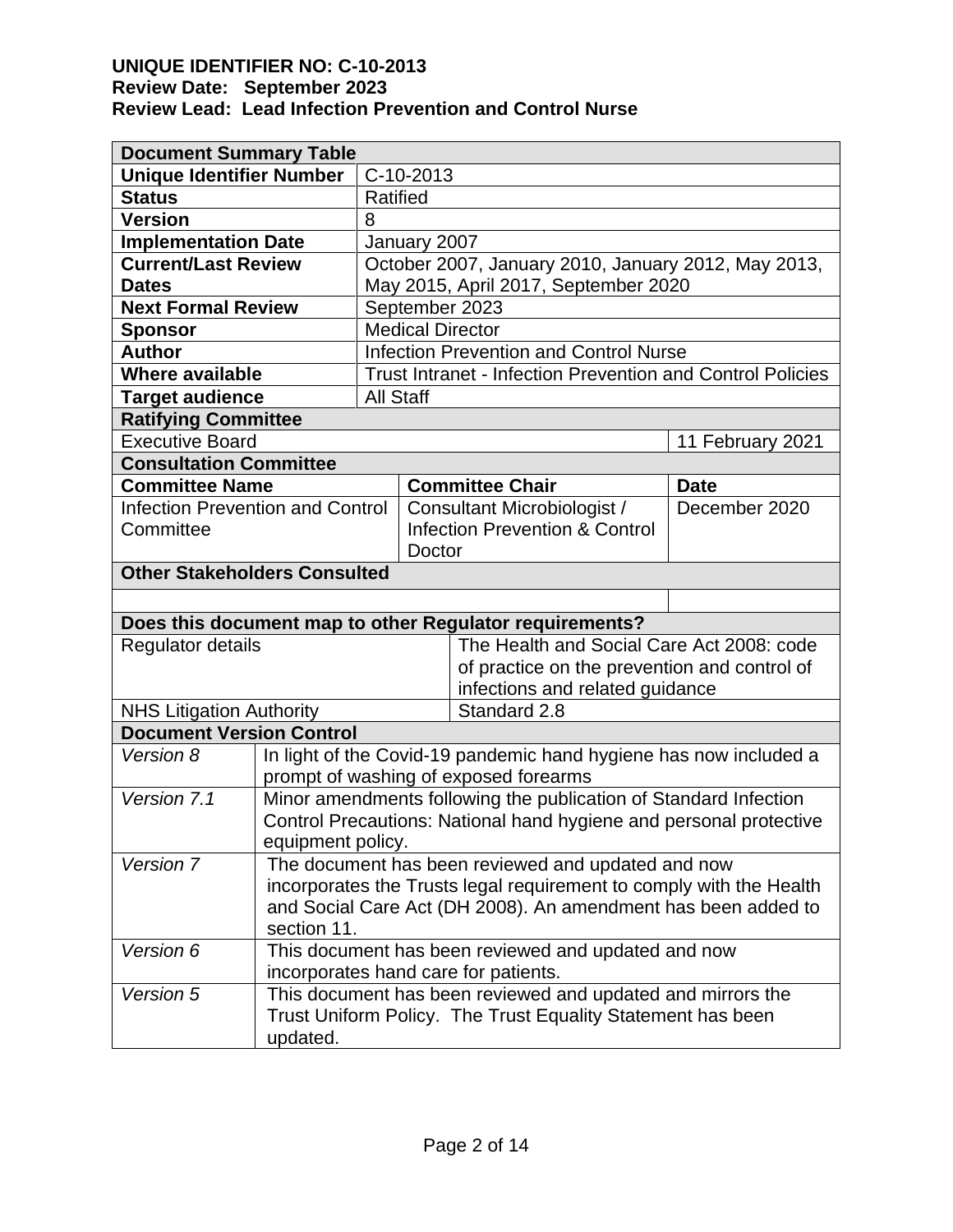### **Contents**

#### **Section Page**

| <b>Definitions</b>                             |                         |
|------------------------------------------------|-------------------------|
| Duties (Roles and Responsibilities)            | 5                       |
| The Core Element of Hand Transmission          | 5                       |
| When Hands Need Decontaminating (staff)        | 5                       |
| <b>Hand Care for Patients</b>                  | 6                       |
| <b>Hand Washing Technique</b>                  | 6                       |
| Use of Alcohol Gel                             |                         |
| <b>Hand Care</b>                               |                         |
| Training and Implementation                    | 9                       |
| <b>Trust Equalities Statements</b>             | 9                       |
| Monitoring Compliance with Procedural Document | 9                       |
| References                                     | 10                      |
|                                                | Introduction<br>Purpose |

# **Appendices**

|    | Hand Washing technique with soap and water |                 |
|----|--------------------------------------------|-----------------|
|    | Alcohol hand gel hand hygiene technique    | 12 <sup>°</sup> |
| 3. | Your 5 moments for hand hygiene            | 13              |
| 4. | Situations requiring glove use             | 14              |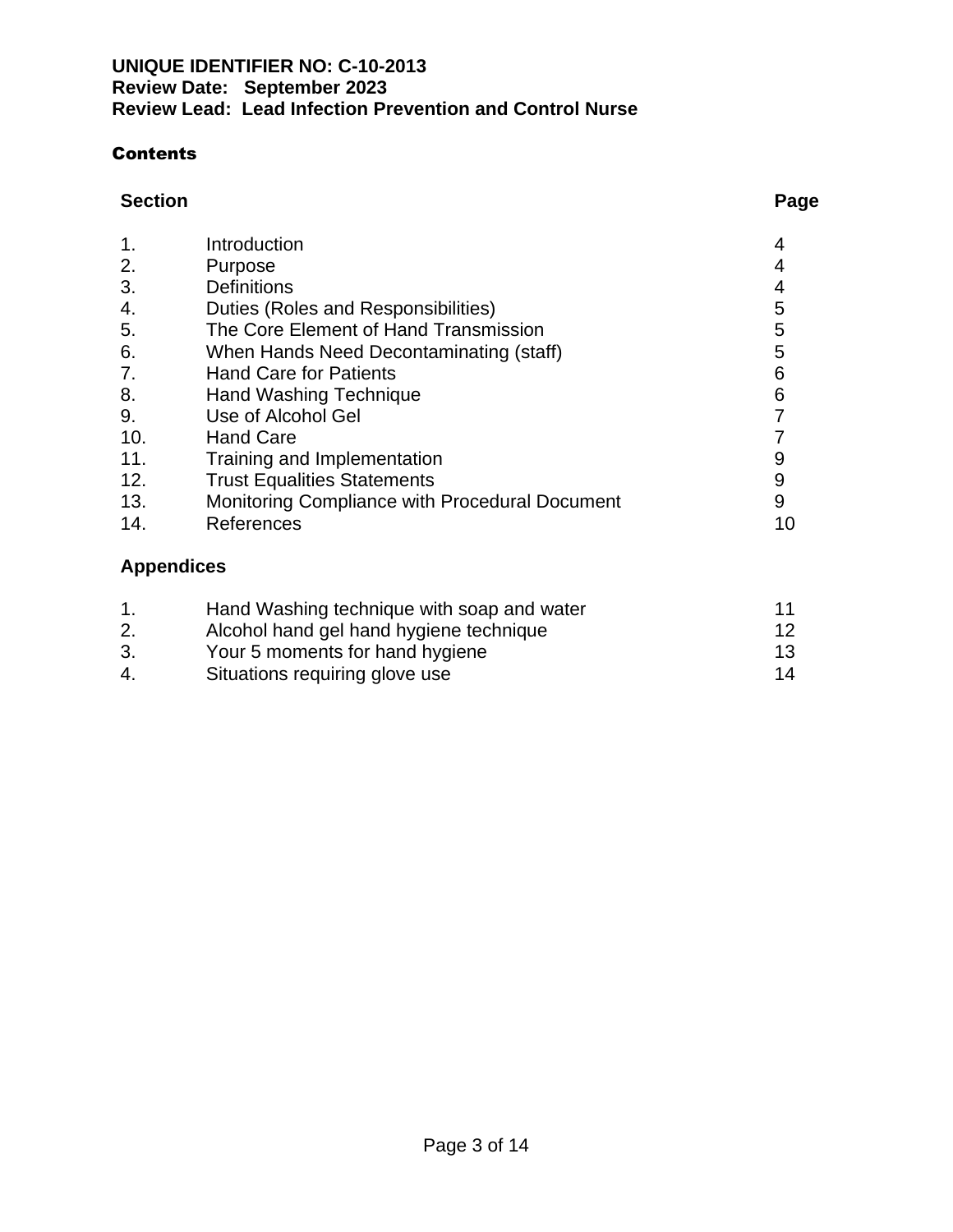#### 1. Introduction

**This policy is intended for use across Calderdale and Huddersfield NHS Foundation Trust (CHFT), which includes Calderdale and Huddersfield Solutions Limited (CHS). Where responsibilities state all staff, managers senior managers and directors, this also includes CHS staff groups.**

The spread of infection via hands is a well-established fact. To promote and sustain compliance with the effective practice of hand hygiene, the Trust has a legal requirement to comply with the Health and Social Care Act (2008). This states that all healthcare providers are required to have in place effective systems to reduce healthcare associated infection and demonstrate that infection prevention and control is managed throughout the organisation to minimise the risk to service users, visitors and staff.

#### **1.1 Key Points**

- Whichever method is used, hand hygiene is essential to prevent the spread of infection
- All staff must follow the principles of 'bare below the elbow' when in hospital or community clinical areas as well as when carrying out clinical procedures or personal cares
- All staff have a role in ensuring their own and others compliance with this policy
- Where the standards within this policy are not followed, the omission and rationale must be documented

#### 2. Purpose

This policy outlines actions to be taken by all staff and service users in relation to hand hygiene in order to help prevent cross infection and reduce the incidence of healthcare associated infections.

#### 3. Definitions

**Hand hygiene** (washing or disinfecting) is a means of achieving a reduction in, or removal of visible soiling, transient or resident microbes and/or other hazardous or toxic substances.

**Transient microbes** are micro-organisms that are picked up during daily activities and may be shed on skin scales. They can be effectively removed or substantially reduced to a low level by hand washing or using alcohol hand gel.

**Resident microbes** are micro-organisms that are permanently resident on the skin and can only be removed for a short time.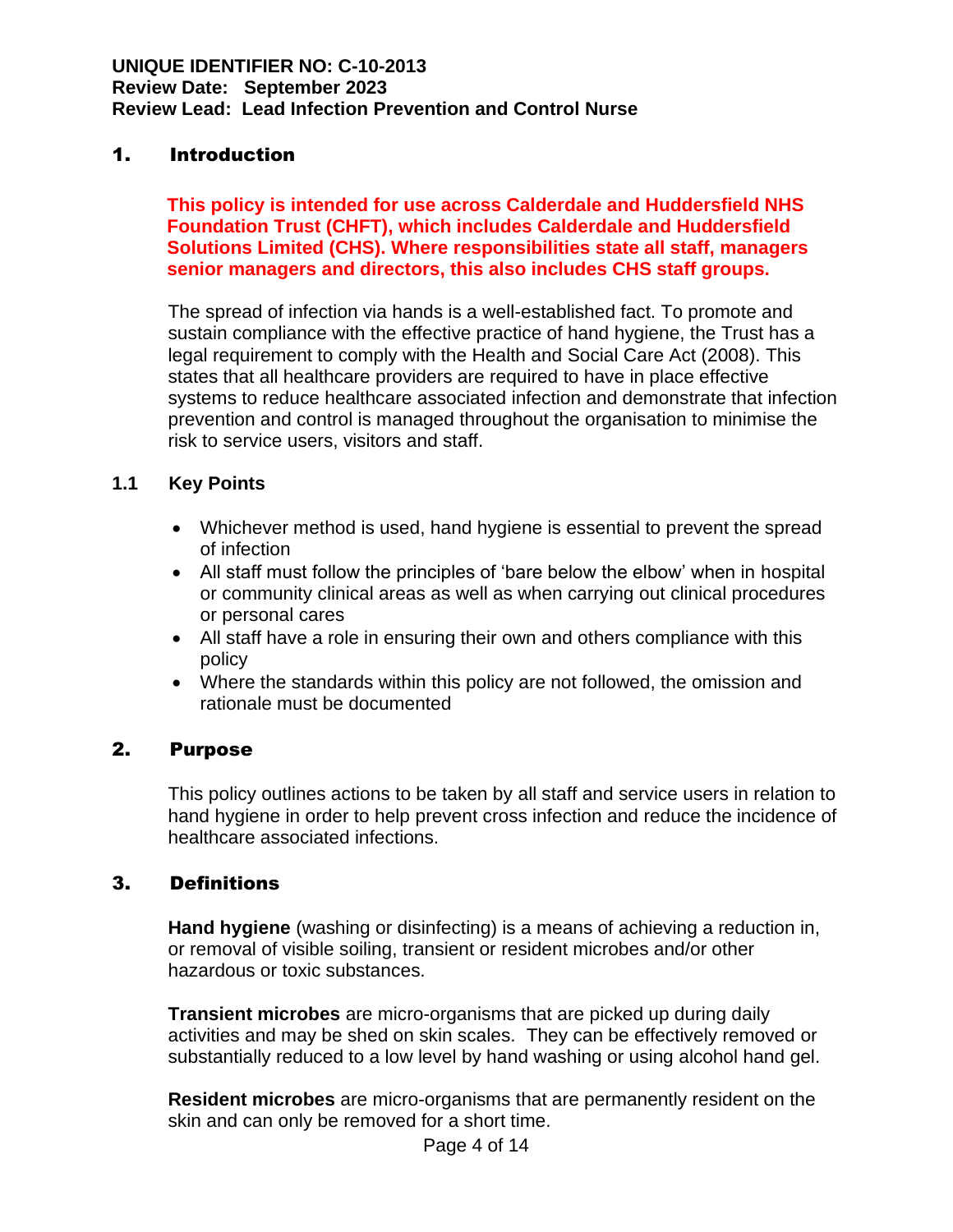## 4. Duties (Roles and responsibilities)

All staff working on the Trust premises, including Trust employed staff, contractor staff, agency and locum staff and staff working in a community setting must adhere to this policy which can be found on the Trust intranet and internet and as such the NHS document 'Standard infection control precautions: national hand hygiene and personal protective equipment policy'.

The Chief Executive is responsible for ensuring that there are effective infection control arrangements in the Trust.

The Infection Prevention & Control Committee is responsible for ensuring that appropriate policies and procedures are in place to support hand hygiene practice.

### 5. The Core Element of Hand Transmission

The 'WHO Guidelines' (2009) provide a thorough review of evidence on hand hygiene in healthcare and specific recommendations to improve practices and reduce transmission of pathogenic micro-organisms to patients and Health Care Workers (HCWs). "During daily practice, HCWs' hands typically touch a continuous sequence of surfaces and substances including inanimate objects, patients' intact or non-intact skin, mucous membranes, food, waste, body fluids, and the HCW's own body. With each hand-to-surface exposure, a bi-directional exchange of microorganisms between hands and the touched object occurs and the transient hand-carried flora is thus continually changing. In this manner, microorganisms can spread throughout a healthcare environment and between patients within a few hours".

## 6. When Hands Need Decontaminating (staff)

Hands must be decontaminated:

- On arrival at and before leaving the workplace
- Immediately before and after each and every episode of direct patient contact / care (includes manual handling / bathing etc)
- After any activity or contact that potentially results in hands becoming contaminated (i.e. contact with body fluids / skin / wounds / dust / linen / waste / coughing or sneezing into hand)
- If wearing an apron rather than a gown (bare below the elbows), and it is known or possible that forearms have been exposed to respiratory secretions (for example cough droplets) or other body fluids, hand washing should be extended to include both forearms. Wash the forearms first and then wash the hands. (NHS/PHE 2020: COVID-19: infection prevention and control guidance)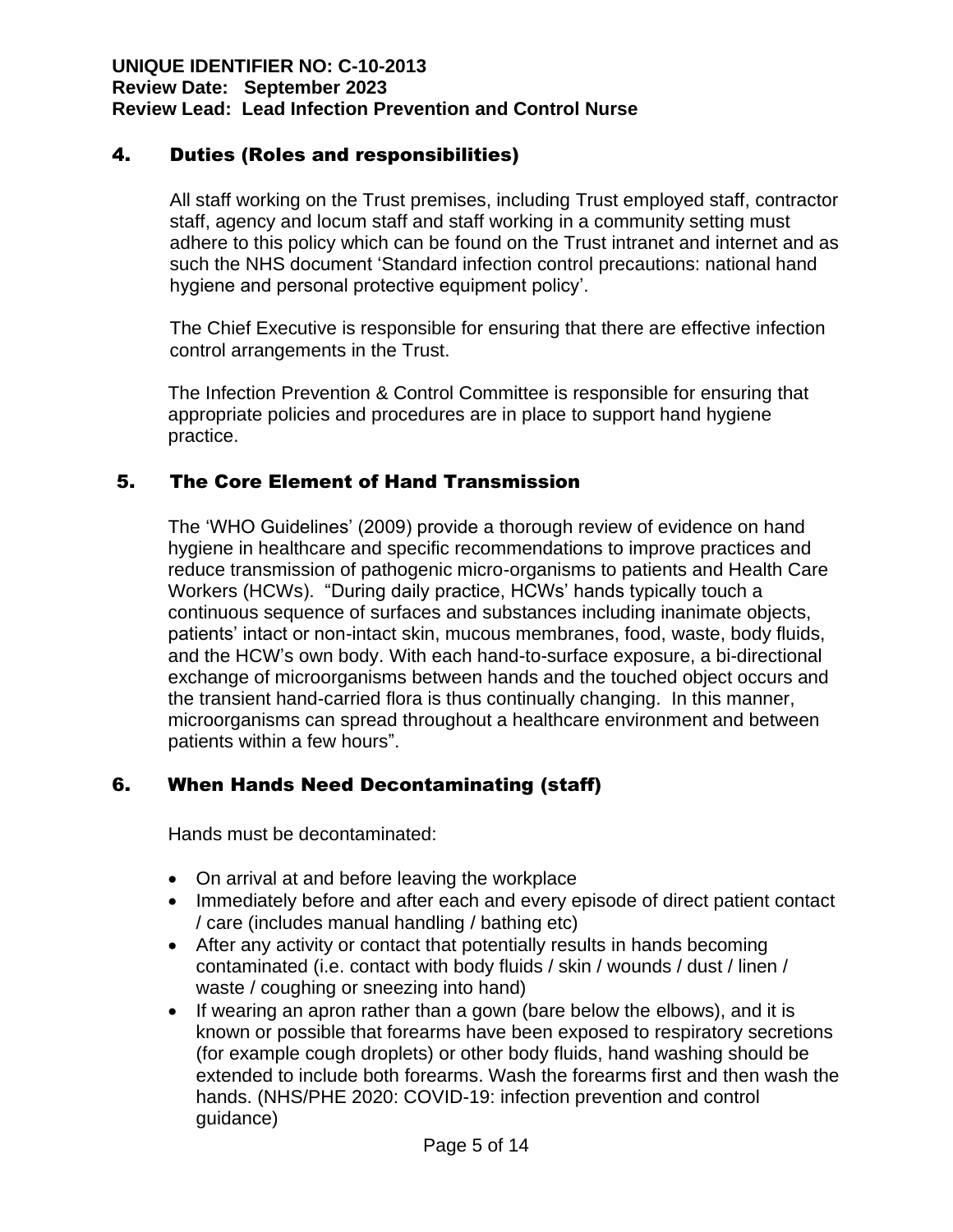### **UNIQUE IDENTIFIER NO: C-10-2013**

#### **Review Date: September 2023**

#### **Review Lead: Lead Infection Prevention and Control Nurse**

- Before and after undertaking clinical procedures, including clean/aseptic tasks
- Before and after manipulating any invasive device
- Before and after handling food
- Before preparing / dispensing medications
- Between each procedure when undertaking several consecutive procedures on one patient (e.g. catheter care and tracheal suction)
- After visiting the toilet or changing nappies
- Before and after smoking
- When hands feel unclean or are visibly dirty, soap and water must be used
- On entering and leaving all clinical areas, including wards
- Following contact with patients surroundings such as furniture in the patient's immediate surroundings, when leaving, even without touching the patient (WHO 2009)

# 7. Hand Care for Patients

Patients are to be offered the opportunity to clean their hands before meals, after using the toilet, commode or bed pan/urinal and at other times as appropriate. This may include access to a hand wash basin, alcohol hand rub or patient hand wipes.

## 8. Hand Washing Technique (See Appendix 1)

- Wet hands using warm running water
- Apply liquid soap and rub hands together vigorously for a minimum of 10-15 seconds, ensuring contact with all areas of the hands, wrists. Pay particular attention to thumbs, fingertips and between fingers, as these are the area's most commonly missed (see Appendix 1)
- Rinse hands thoroughly under warm running water to remove all the lather
- Use elbow to turn the tap off if elbow-operated, if not elbow operated, use a paper towel to turn off the faucet
- Dry hands, wrists thoroughly with paper towels
- Use foot pedal of waste bin to dispose of paper towels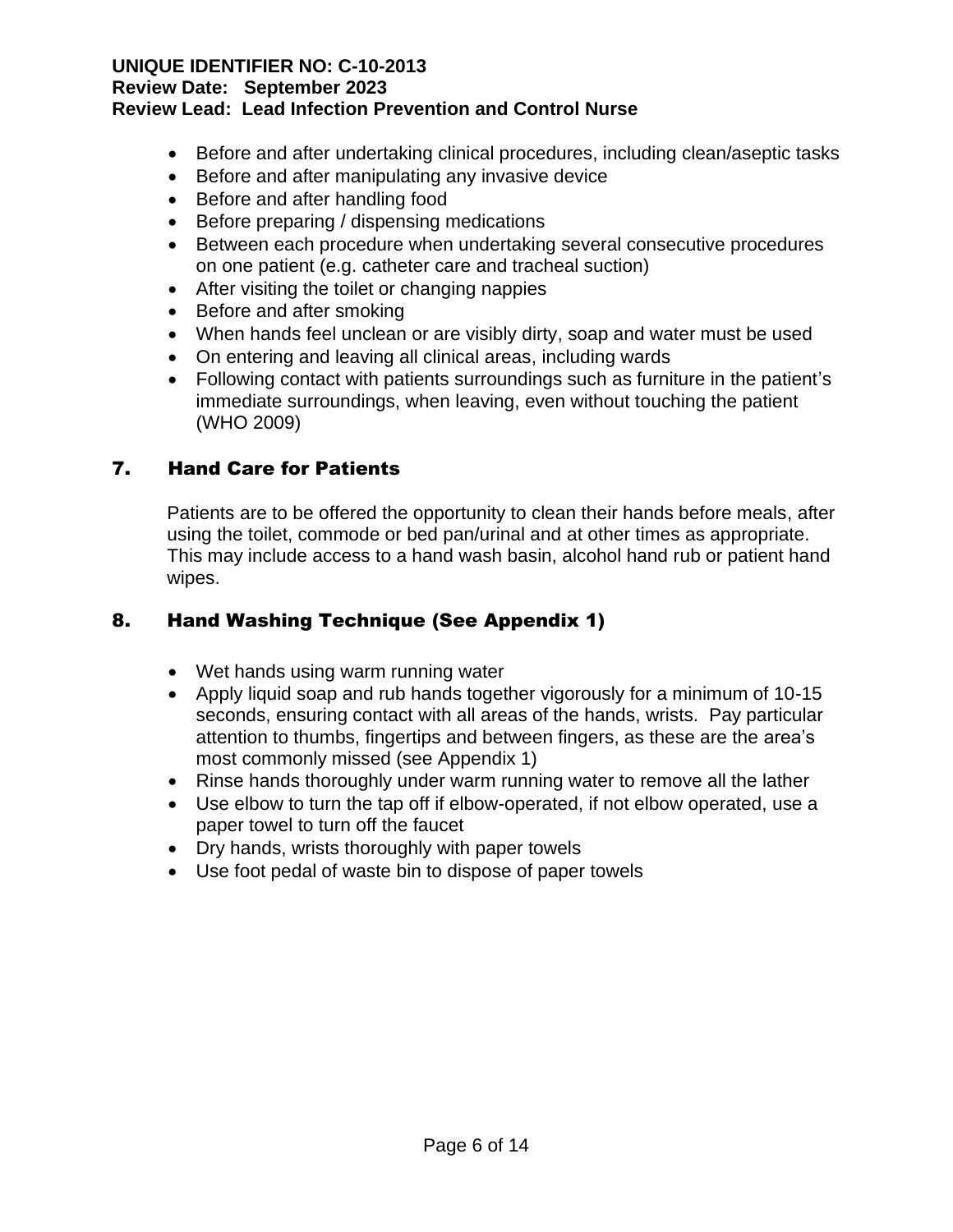

**Areas Commonly Missed During Hand washing**

*Taylor, L. 1978*

# 9. Use of Alcohol Gel (see Appendix 2)

Alcohol gel can be used instead of soap and water as long as hands are visibly clean. The gel should be available throughout the Trust at the 'point of care'. Alcohol gel is not effective against bacterial spores e.g. *Clostridium difficile* and is less effective against viral gastro-enteritis therefore it is recommended that soap and water should be used to decontaminate hands in such cases and for any diarrhoeal / vomiting illness.

- Use one application of alcohol gel and rub hands together, ensuring that all areas of the hands are covered, including fingertips
- Allow the alcohol gel to dry

#### 10. Hand Care

Regular hand washing or a poor hand washing technique can result in dry, sore hands. In addition to discomfort, dry, cracked skin is more likely to harbour micro-organisms. To avoid this:

- Always wet hands before applying soap
- Ensure hands are rinsed and dried thoroughly
- Apply an emollient hand cream regularly. Hand cream is available through Pharmacy. There should be a hand medic dispenser on all ward areas
- If a particular soap, antimicrobial hand wash or alcohol product causes skin irritation, seek Occupational Health advice
- Nail brushes must not be used (except for disposable brushes for theatre use) as they can damage the skin, and harbour micro-organisms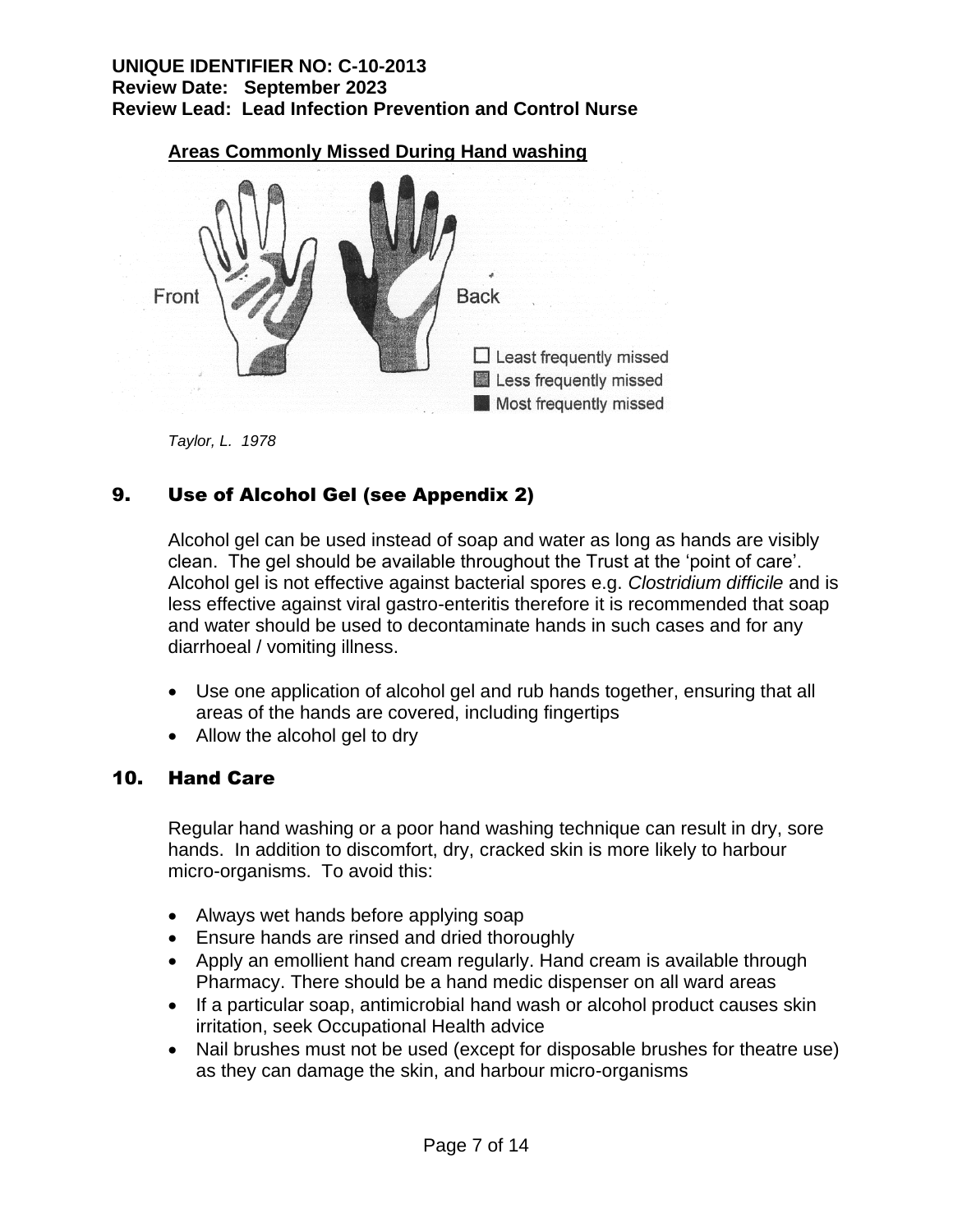**Most microbes on hands come from beneath fingernails (WHO 2009). All staff working in and visiting clinical areas, who provide patient care within Trust premises or the patient's own home who have: direct contact with patients; contact with a patient's immediate environment; contact with any clinical environment e.g. nurses' station or who are handling food, must comply with the Trust's approach to 'Bare below the elbow' i.e.**

- Keep nails short, clean and varnish free
- **Not** wear false nails
- **Not** wear wrist jewellery (i.e. watches, bracelets or charity bands)
- **Not** wear rings: the only exception being one plain wedding band
- Cover cuts and abrasions with waterproof dressings
- Wear short sleeves or keep long sleeves rolled up

Rings with stones are not permitted under any circumstances. Wrist wear e.g. watches, charity bands and bracelets must not be worn in clinical areas (please refer to Uniform Policy) (NICE 2012).

#### **Facilities:**

- Hand wash basins within a clinical area should be easily accessible (i.e. not blocked by equipment)
- Hand wash basins within a clinical area should be used for hand washing purposes only; disposal of water used for cleansing patients or for any other purposes, should not be disposed of via this route but via facilities available in the sluice in ward areas and departments
- Warm water must be available for hand washing in all clinical areas, by means of mixer taps or temperature-controlled water
- All staff should ensure that hand wash basins are adequately supplied with liquid soap and paper towels
- Bar soap must not be used by staff
- If bar soap is used by patients it should not be left in a pool of water but returned to their own personal toiletry bag
- Communal hand towels must not be used
- Plugs must not be used in clinical hand wash basins

Within a community setting i.e. within a building owned or used by the Trust to deliver services, when visiting a patient within his / her own home or within a Nursing / Residential Care Home, it is the responsibility of all staff to ensure that they have access to hand washing facilities. Where these are not available, staff should ensure that they are adequately prepared to decontaminate their hands.

If hands are visibly soiled and hand washing facilities are unavailable, inadequate or inaccessible, detergent hand wipes may be used followed by drying with a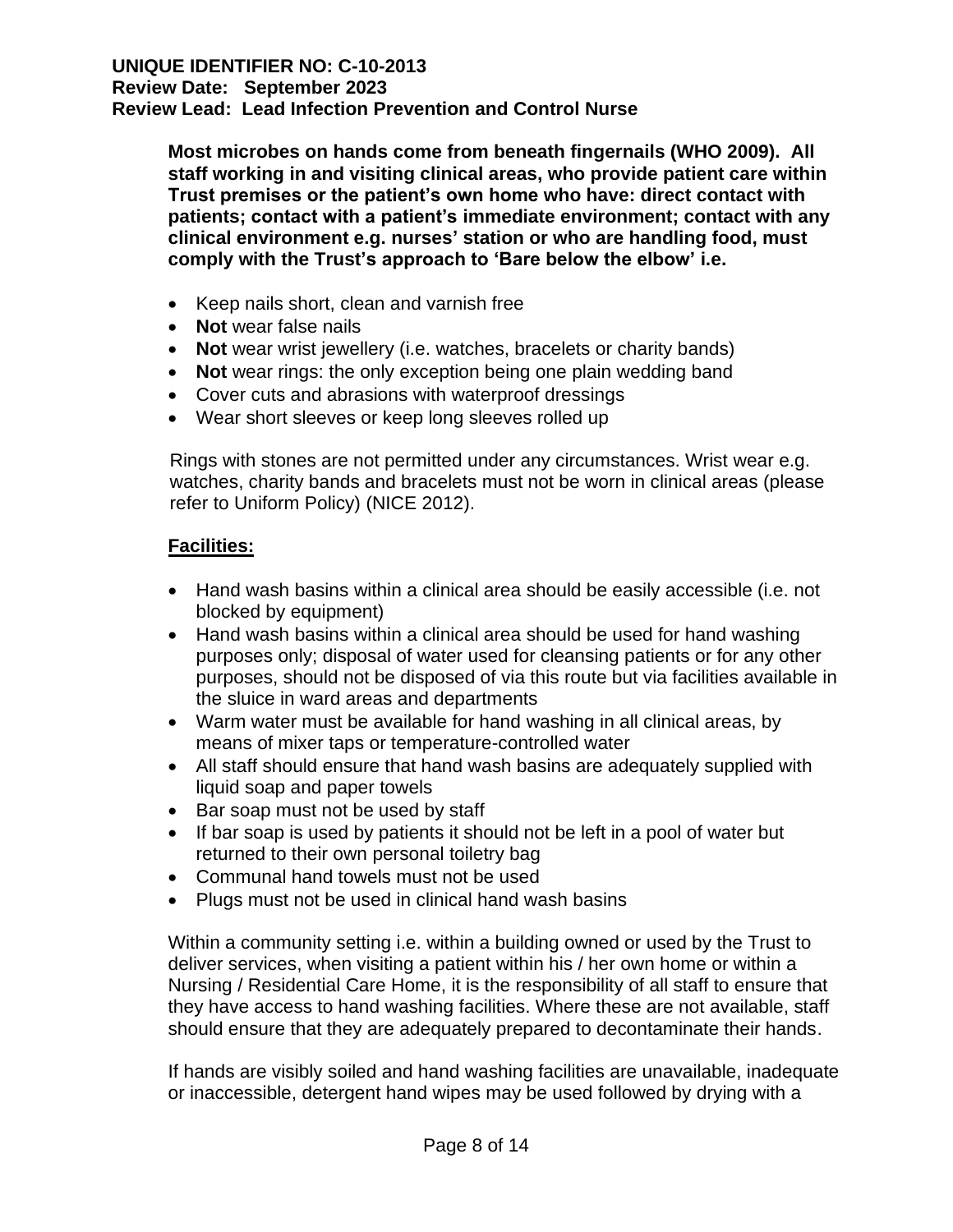paper towel and completed with alcohol hand rub, however, this technique should only be used when no alternative is available.

#### 11. Training and Implementation

Hand hygiene training will be carried out by the Infection Prevention and Control Team through mandatory training. Records of attendance are kept by the training department who will follow up non-attenders.

Other training provided by the Infection Prevention and Control Team, i.e. the annual 'Hand wash road show', light box rotation and targeted training in clinical areas will be used to complement the mandatory training. Training records for these events will be kept by the Infection Prevention and Control Department. The infection prevention and control team will lead by example and challenge poor practice.

The duties of staff and the process for checking that all permanent staff groups complete mandatory hand hygiene training and the process for following nonattendance / fail to attend is identified in the Policy for Management of Mandatory Risk Management Training. The process for monitoring compliance is also outlined in the Mandatory Risk Management Training Policy.

#### 12. Trust Equalities Statement

Calderdale and Huddersfield Foundation Trust aims to eliminate discrimination, harassment and victimisation and advance equality of opportunity through fostering good relationships, promoting inclusivity and embedding the "One Culture of Care" approach throughout the organisation. Stakeholder engagement is vital to analyse the equalities impact of this policy and ensure where there are any negative impacts, mitigation has been discussed and acted on.

#### 13. Monitoring Compliance with this Procedural Document

Compliance with this policy within the hospital environment will be monitored through monthly ward / department audits undertaken by healthcare workers from the areas.

Results should be submitted to the Health Informatics Department for collation and analysis; audits are reported to the HCAI Performance Board. It is the responsibility of the Associate Director of Nursing and Matrons to cascade the results to individual wards and departments; Community Managers are responsible for cascading results to staff within their area of responsibility.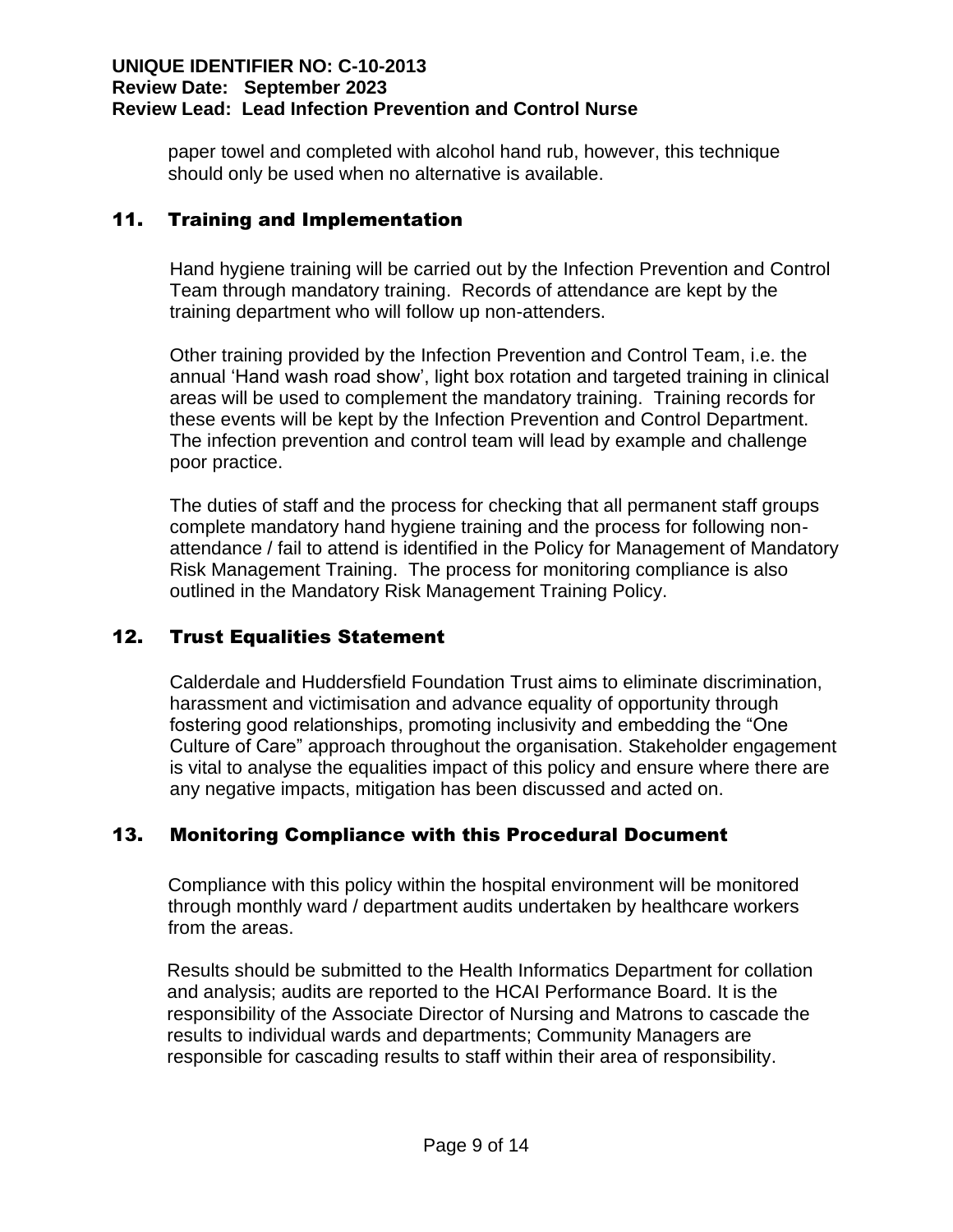In addition, an annual audit of the policy will be undertaken by the Infection Prevention and Control Team which will be reported to the Infection Prevention Control Committee and subsequently the Board.

If a member of staff is observed to be non-compliant with recommended practice, it is the observer's responsibility to highlight this to the person concerned immediately. If a staff member persists in non-compliance, this should be escalated through the Division via the general manager and clinical director.

**It is everyone's responsibility to ensure compliance with Trust policies.**

#### 14. References

**Department of Health (September 2007).** Uniforms and Work Wear: An evidence base for developing local policy.

**Department of Health (2015)** The Health and Social Care Act (2008): Code of practice on the prevention and control of infections and related guidance.

**Epic 3 (2014),** National Evidence – Based Guidelines for Preventing Healthcare Associated Infections in NHS Hospitals in England. Journal of Hospital Infections (2014) sup 8651 s1 – s70.

**NHS/PHE 2020:** COVID-19: infection prevention and control guidance.

**NHS/NHSI (2019)** Standard infection control precautions: national hand hygiene and personal protective equipment policy.

**National Institute for Health and Clinical Excellence (2012).** Infection: prevention and control of healthcare-associated Infections in primary and community care. <http://www.nice.org.uk/cg139>

**Taylor, L. (1978).** An Evaluation of Hand washing Techniques, Nursing Times, Jan 12 1978, P 54-55.

**WHO (2009).** Guidelines on Hand Hygiene in Health Care, pp 58, 101, 133 & 140.

**World Health Organisation (WHO) (2006).** Guidelines on Hand Hygiene in Health Care (Advanced Draft). Part of the WHO Consultation on Hand Hygiene in HealthCare Global Patient Safety Challenge, 2005-2006: "Clean Care is Safer Care". W.H.O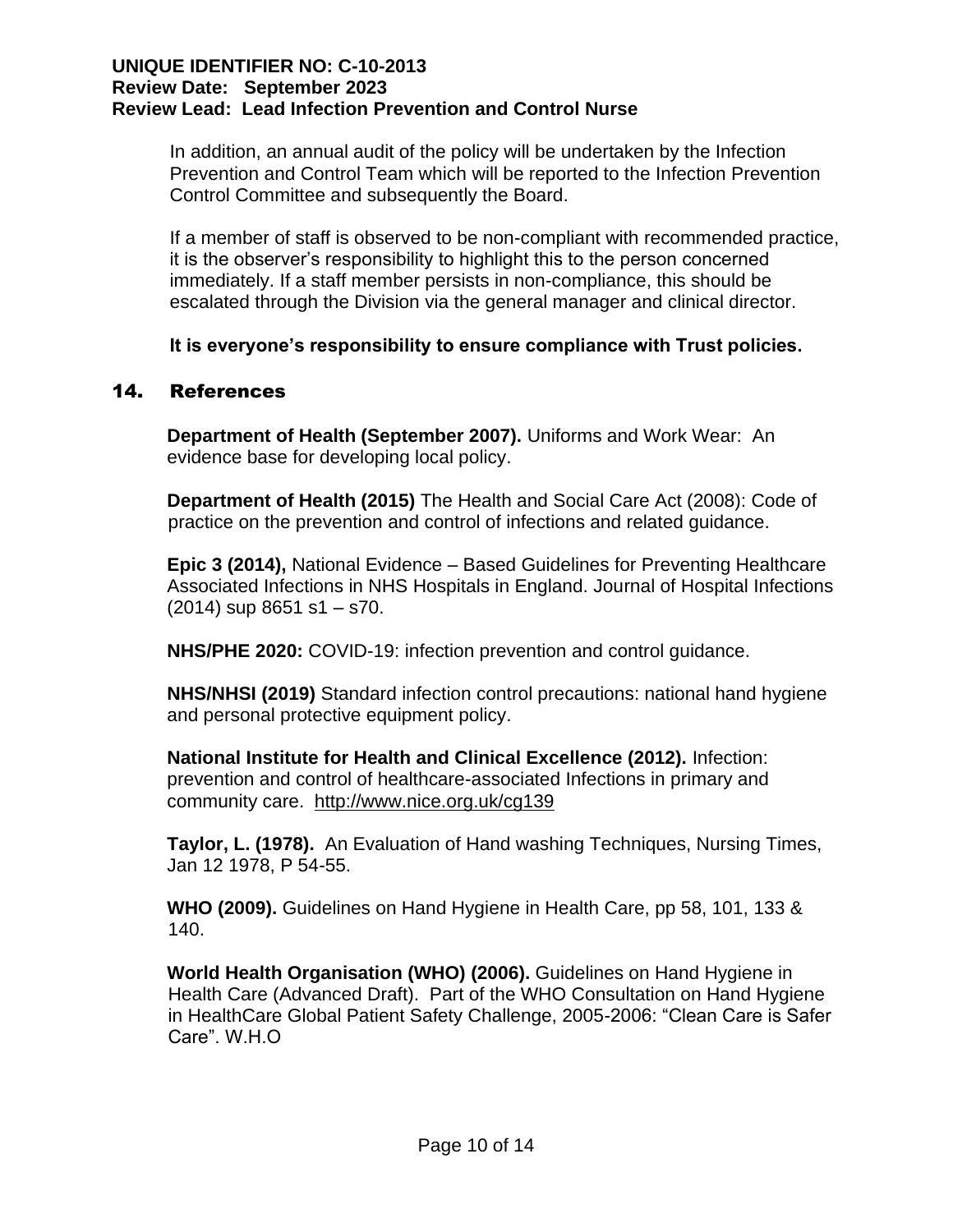**APPENDIX 1**

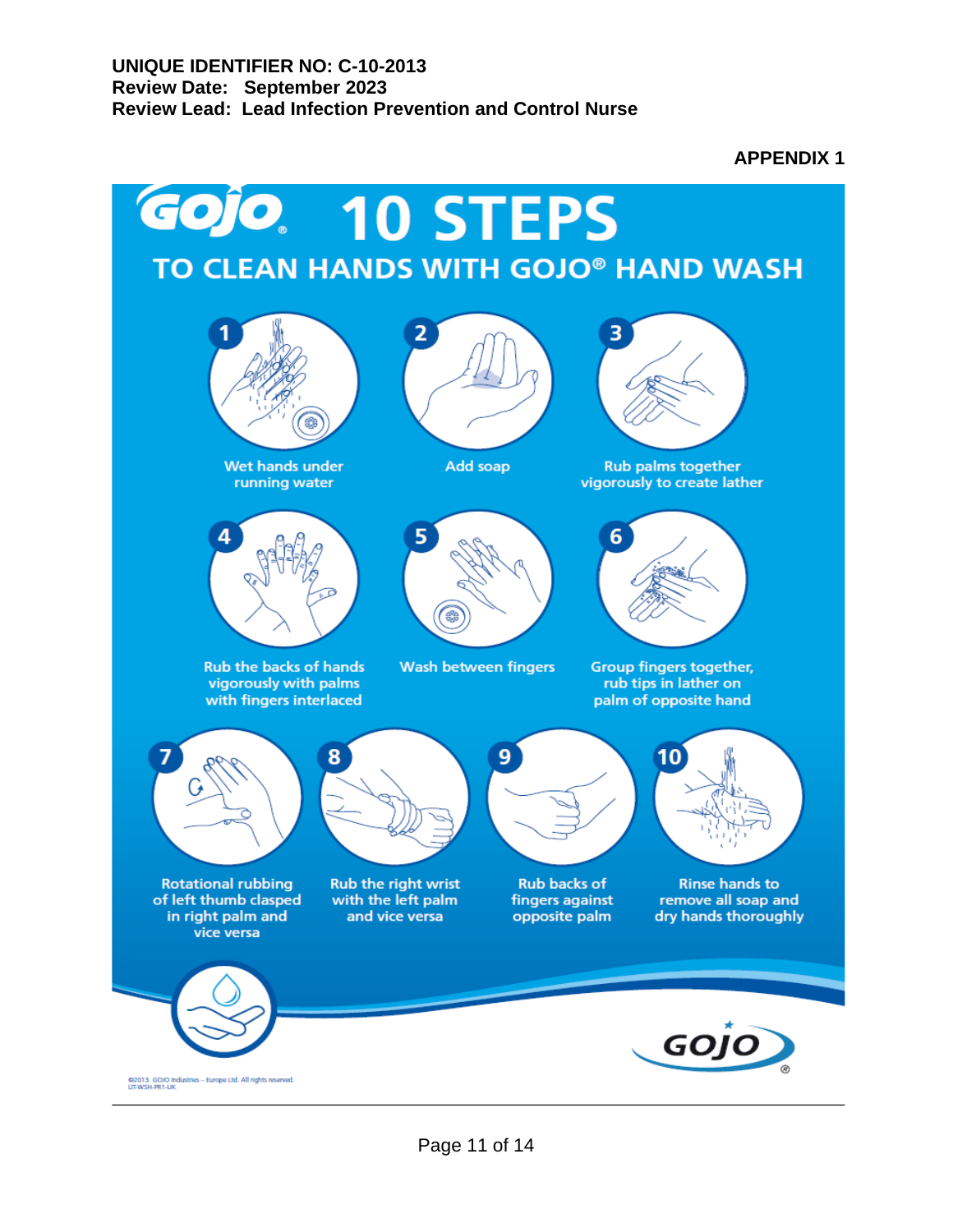**APPENDIX 2**

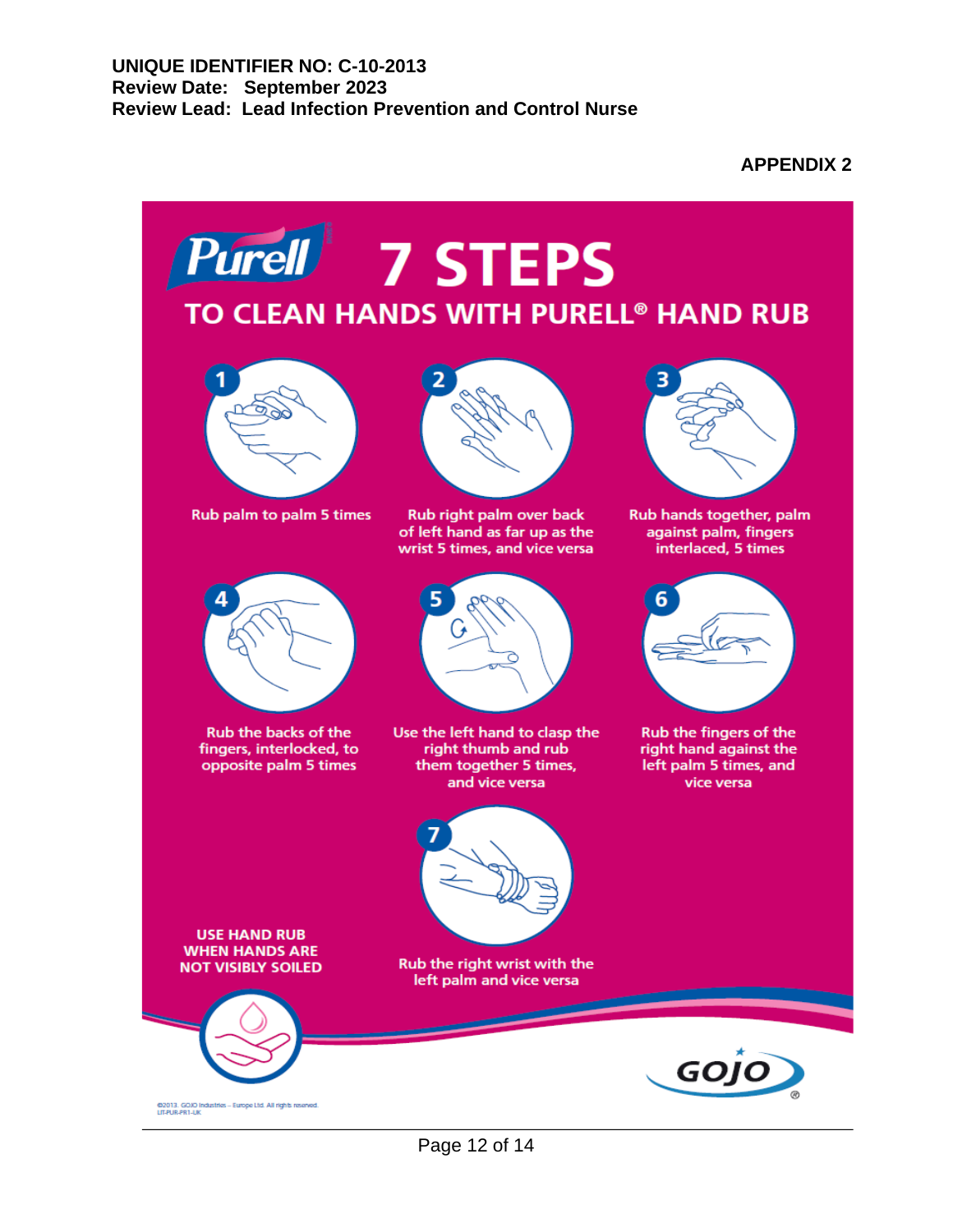#### **APPENDIX 3**

# **Your 5 moments for HAND HYGIENE**



| <b>BEFORE PATIENT</b><br><b>CONTACT</b>                            | WHEN? Clean your hands before touching a patient when approaching him or her<br>To protect the patient against harmful germs carried on your hands<br>WHY?                                                                                           |
|--------------------------------------------------------------------|------------------------------------------------------------------------------------------------------------------------------------------------------------------------------------------------------------------------------------------------------|
| <b>BEFORE AN ASEPTIC</b><br><b>TASK</b>                            | <b>WHEN?</b> Clean your hands immediately before any aseptic task<br>To protect the patient against harmful germs, including the patient's own germs,<br>WHY?<br>entering his or her body                                                            |
| <b>AFTER BODY FLUID</b><br><b>EXPOSURE RISK</b>                    | WHEN? Clean your hands immediately after an exposure risk to body fluids<br>(and after glove removal)<br>To protect yourself and the health-care environment from harmful patient germs<br>WHY?                                                      |
| <b>AFTER PATIENT</b><br><b>CONTACT</b>                             | WHEN? Clean your hands after touching a patient and his or her immediate surroundings<br>when leaving<br>To protect yourself and the health-care environment from harmful patient germs<br>WHY?                                                      |
| <b>AFTER CONTACT</b><br><b>WITH PATIENT</b><br><b>SURROUNDINGS</b> | WHEN? Clean your hands after touching any object or furniture in the patient's immediate<br>surroundings, when leaving - even without touching the patient<br>To protect yourself and the health-care environment from harmful patient germs<br>WHY? |